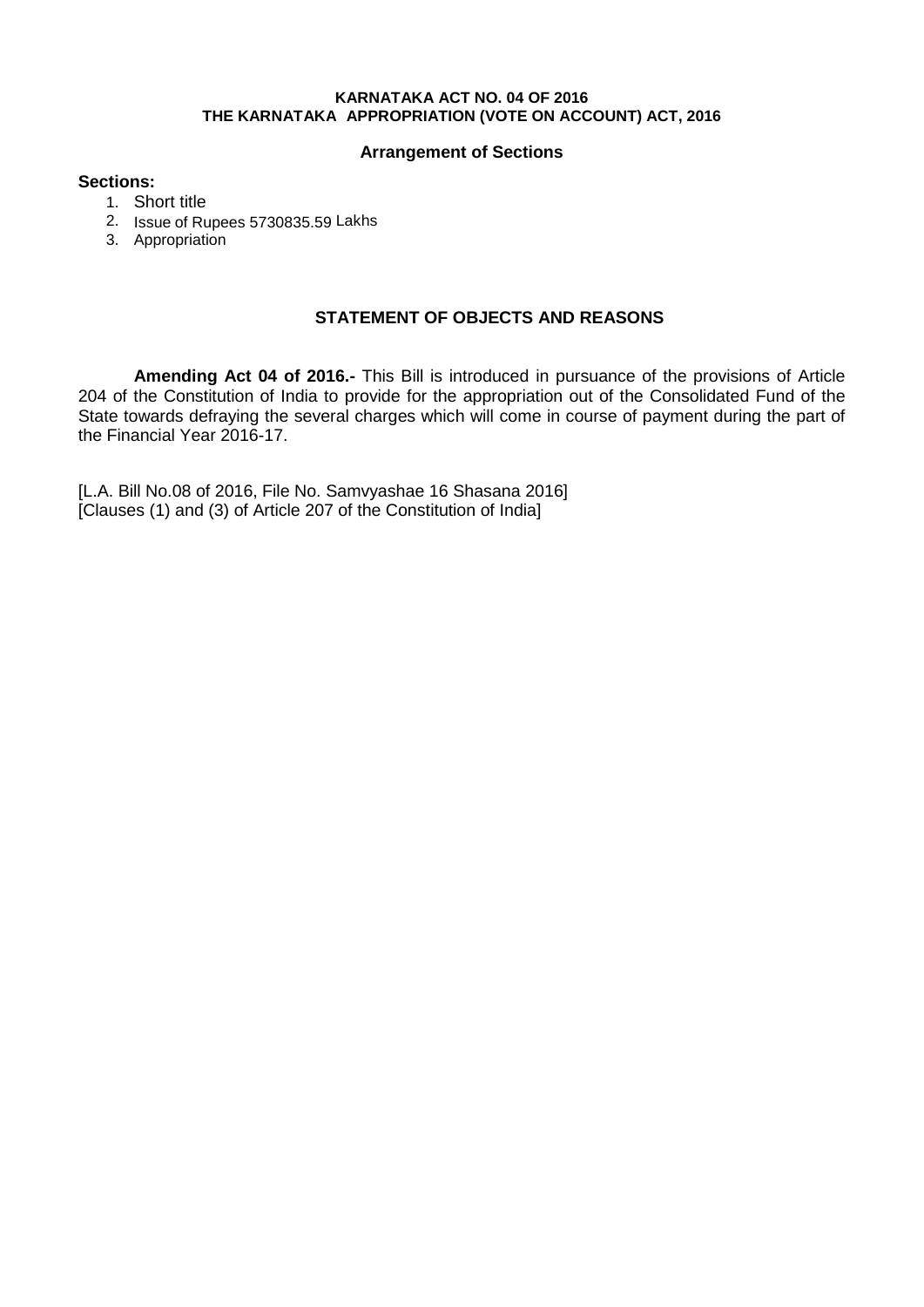#### **KARNATAKA ACT NO. 04 OF 2016**

(First Published in the Karnataka Gazette Extra-ordinary on the Thirty First day of March, 2016)

#### **THE KARNATAKA APPROPRIATION (VOTE ON ACCOUNT) ACT, 2016**

(Received the assent of the Governor on the Thirty First day of March, 2016)

An Act to authorize payment and appropriation of certain sums from and out of the Consolidated Fund of the State of Karnataka for the Services of the part of the Financial year **2016-17.**

Whereas it is expedient to authorize payment and appropriation of certain further sums from and out of the Consolidated fund of the State for the services of the part of the Financial Year **2016-17.**

Be it enacted by the Karnataka State Legislature in the Sixty Seventh Year of the Republic of India as follows :-

**1. Short Title.-** This Act may be called the Karnataka Appropriation (Vote on Account) Act, **2016.**

**2. Issue of Rupees 5730835.59 Lakhs out of the Consolidated Fund of the State of Karnataka for the part of the Financial year 2016-17.-** From and out of the Consolidated Fund of the State of Karnataka, there may be paid and applied sums not exceeding those specified in column 5 of the Schedule amounting in the aggregate to the sum of **Rupees Fifty Seven thousand three hundred eight crores thirty five lakhs fifty nine thousand only** towards defraying the several charges which will come in the course of payment during the part the Financial Year 2016-17 in respect of the services specified in column 2 of the Schedule.

**3. Appropriation.-** The sums authorized to be paid and applied from and out of the Consolidated Fund of the State by this Act shall be appropriated for the services and purposes expressed in the Schedule in relation to the said year.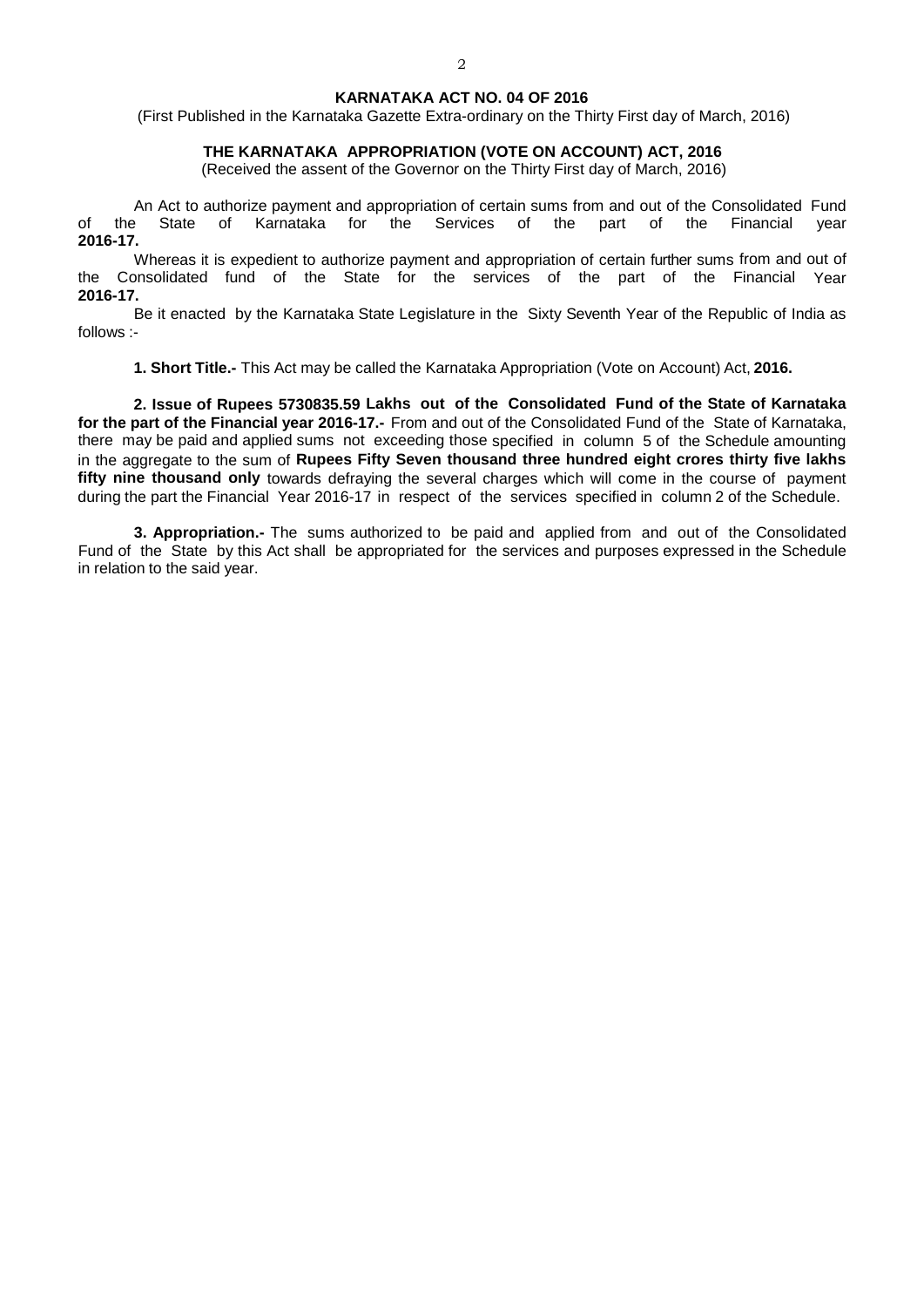# **SCHEDULE**

# **(See Sections 2 and 3)**

# **(`. in lakhs)**

|               |                                     |         |         | <b>Sums not exceeding</b>               |                                          |              |
|---------------|-------------------------------------|---------|---------|-----------------------------------------|------------------------------------------|--------------|
| Demand<br>No. | <b>Service &amp; Purpose</b><br>(2) |         |         | voted by the<br>Legislative<br>Assembly | Charged on<br>the consoli-<br>dated Fund | <b>Total</b> |
| (1)           |                                     |         |         | (3)                                     | (4)                                      | (5)          |
| 01            | Agriculture and Horticulture        | Revenue |         | 1,79,012.48                             | 1.33                                     | 1,79,013.81  |
|               |                                     |         | Capital | 2,948.38                                |                                          | 2,948.38     |
| 02            | Animal Husbandry and Fisheries      | Revenue |         | 67,303.80                               | 0.33                                     | 67,304.13    |
|               |                                     |         | Capital | 5,564.76                                |                                          | 5,564.76     |
| 03            | Finance                             | Revenue |         | 6,45,533.16                             | 10.00                                    | 6,45,543.16  |
|               |                                     |         | Capital | 3,883.78                                |                                          | 3,883.78     |
| 04            | Department of Personnel and         | Revenue |         | 19,829.82                               | 7,329.66                                 | 27,159.48    |
|               | <b>Administrative Reforms</b>       | Capital |         | 366.30                                  |                                          | 366.30       |
| 05            | Home and Transport                  | Revenue |         | 1,62,301.20                             | 144.52                                   | 1,62,445.72  |
|               |                                     |         | Capital | 24,734.24                               | 727.61                                   | 25,461.85    |
| 06            | Infrastructure Development          | Revenue |         | 847.82                                  |                                          | 847.82       |
|               |                                     |         | Capital | 25,110.86                               |                                          | 25,110.86    |
| 07            | Rural Development and               | Revenue |         | 3,64,113.52                             | $\cdots$                                 | 3,64,113.52  |
|               | Panchayath Raj                      | Capital |         | 69,397.87                               |                                          | 69,397.87    |
|               | Forest, Ecology and Environment     | Revenue |         | 42,693.26                               | 9,996.33                                 | 52,689.59    |
| 08            |                                     |         | Capital | 911.42                                  |                                          | 911.42       |
|               | Co-operation                        | Revenue |         | 46,872.42                               |                                          | 46,872.42    |
| 09            |                                     |         | Capital | 1,851.81                                |                                          | 1,851.81     |
| 10            | Social Welfare                      | Revenue |         | 2,29,670.43                             | 3.66                                     | 2,29,674.09  |
|               |                                     |         | Capital | 81,291.96                               | 82.58                                    | 81,374.54    |
| 11            | Women and Child Development         | Revenue |         | 1,44,360.16                             |                                          | 1,44,360.16  |
|               |                                     |         | Capital | 5,382.95                                |                                          | 5,382.95     |
| 12            | Information, Tourism and Youth      | Revenue |         | 14,722.26                               |                                          | 14,722.26    |
|               | Services                            | Capital |         | 12,997.99                               |                                          | 12,997.99    |
| 13            | Food and Civil Supplies             | Revenue |         | 69,612.99                               | 0.67                                     | 69,613.66    |
|               |                                     |         | Capital | 191.81                                  | $\cdots$                                 | 191.81       |
| 14            | Revenue                             | Revenue |         | 1,81,750.07                             |                                          | 1,81,750.07  |
|               |                                     |         | Capital | 2,137.86                                | 333.00                                   | 2,470.86     |
| 15            | Information Technology              | Revenue |         | 7,318.67                                |                                          | 7,318.67     |
|               |                                     |         | Capital | 66.60                                   |                                          | 66.60        |
|               |                                     |         |         |                                         |                                          |              |
|               |                                     |         |         |                                         |                                          |              |